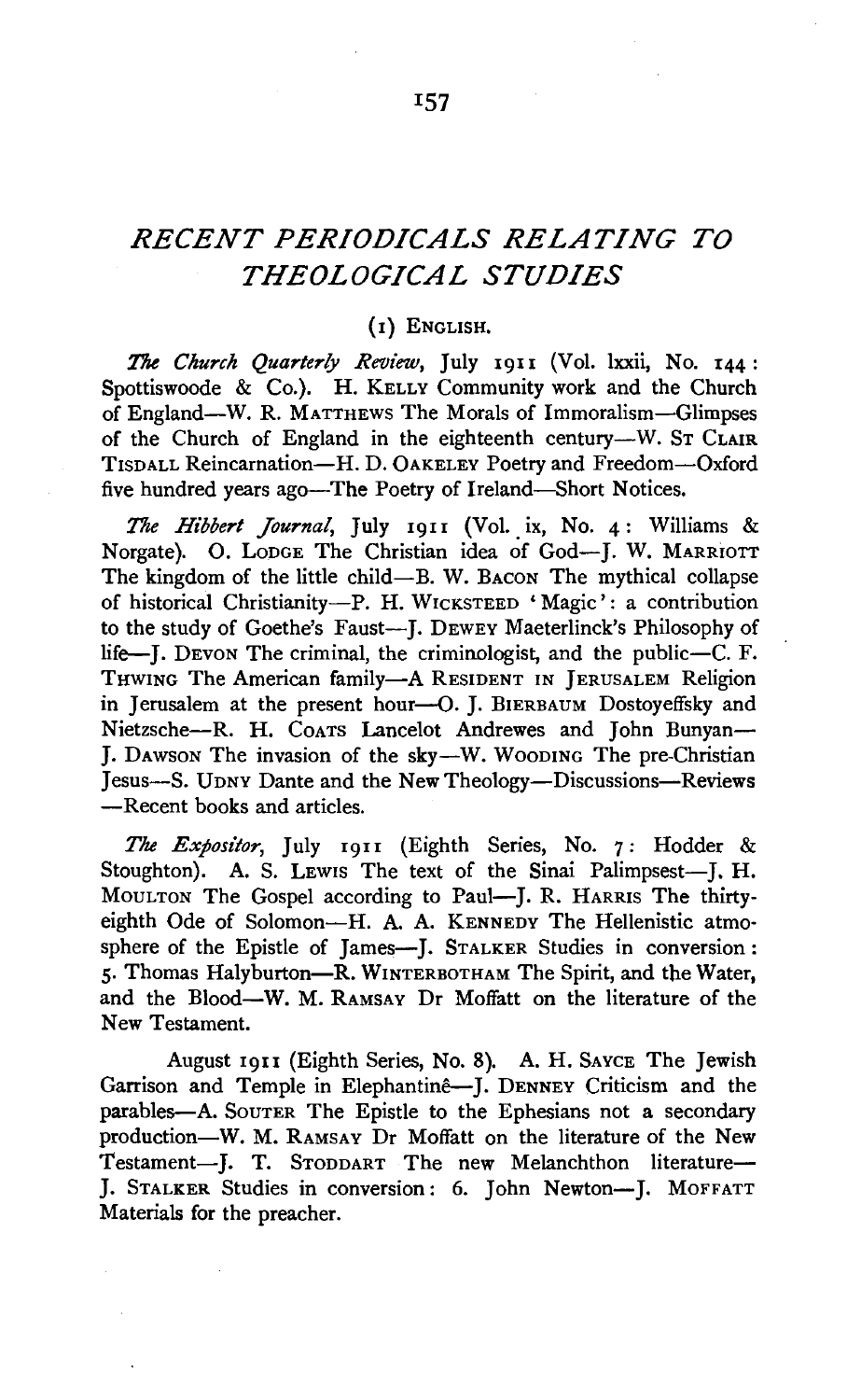## 158 THE JOURNAL OF THEOLOGICAL STUDIES

September 1911 (Eighth Series, No. 9). J. MOFFATT The problem of Ephesians—H. M. WIENER Samaritan Septuagint Massoretic Text-J. DENNEY Criticism and the Parables-A. BüCHLER Private sacrifices before the Jewish Day of Atonement-B. W. BACON The Odes of Solomon: Christian elements-W. M. RAMSAY Iconium and Antioch-J. H. MouLTON and G. MILLIGAN Lexical notes from the Papyri.

### (2} AMERICAN.

*The American Journal* of *Theology,* July 19II (Vol. xv, No. 3: Chicago University Press). B. B. WARFIELD The 'Two Natures' and recent Christological speculation: I The Christology of the New Testament writings-D. C. MACINTOSH Is belief in the historicity of Jesus indispensable to Christian Faith ?- B. W. BACON The Resurrection in primitive tradition and observance-K. KOHLER Dositheus, the Samaritan heresiarch, and his relations to Jewish and Christian doctrines and *sects-].* A. FAULKNER A word of protest; must Christians abandon their historic faith ?- Critical Notes-Recent theological literature.

*The Princeton Theological Review*, July 1911 (Vol. ix, No. 3: Princeton Univers ty Press). C. R. ERDMAN The making of the English Bible-J. Fox The influence of the English Bible on English literature -F. W. LoETSCHER The English Bible in the spiritual life of the English-speaking people-D. BEATON Notes on the history of the Authorised Version of the Bible in Scotland-W. J. BEECHER Concerning the Incarnation and the Atonement-Reviews of recent litersture.

#### (3) FRENCH AND BELGIAN.

*Revue Benedictine,* July-October 1911 (Vol. xxviii, Nos. 3-4: Abbaye de Maredsous). H. QUENTIN Manuscrits démembrés-P. BIHLMEYER Un texte non interpolé de l'apocalypse de Thomas-J. CHAPMAN Cassiodorus and the Echternach Gospels-G. MoRIN I Liturgie et basiliques de Rome au milieu du vue siecle d'apres les listes d'Evangiles de Wiirzburg: 11 Le Pseudo-Bede sur les Psaumes et *!'opus super Psalterium* de maitre Manegold de Lautenbach-A. WILMART I Le Psautier de la Reine No. 11 : sa provenance et sa date: 11 L'age et l'ordre des messes de Mone-P. DENIS D. Vincent Marsolie, 4<sup>e</sup> supérieur général de la Congrégation de Saint-Maur-G. MORIN I Le De VIII *quaestionibus* du Pseudo-Augustin reconnu authentique par Eugippius cité comme d'un autre par Augustin : II A propos du *Quicumque* : extraits d'homélies de S. Césaire d'Arles sous le nom de S. Athanase-**P.** BLANCHARD Un traite *de benedictionibus patriarcharum* de Paschase **Radbert** ?-R. ALBERS Les plus anciennes Constitutions de **Vallom-**